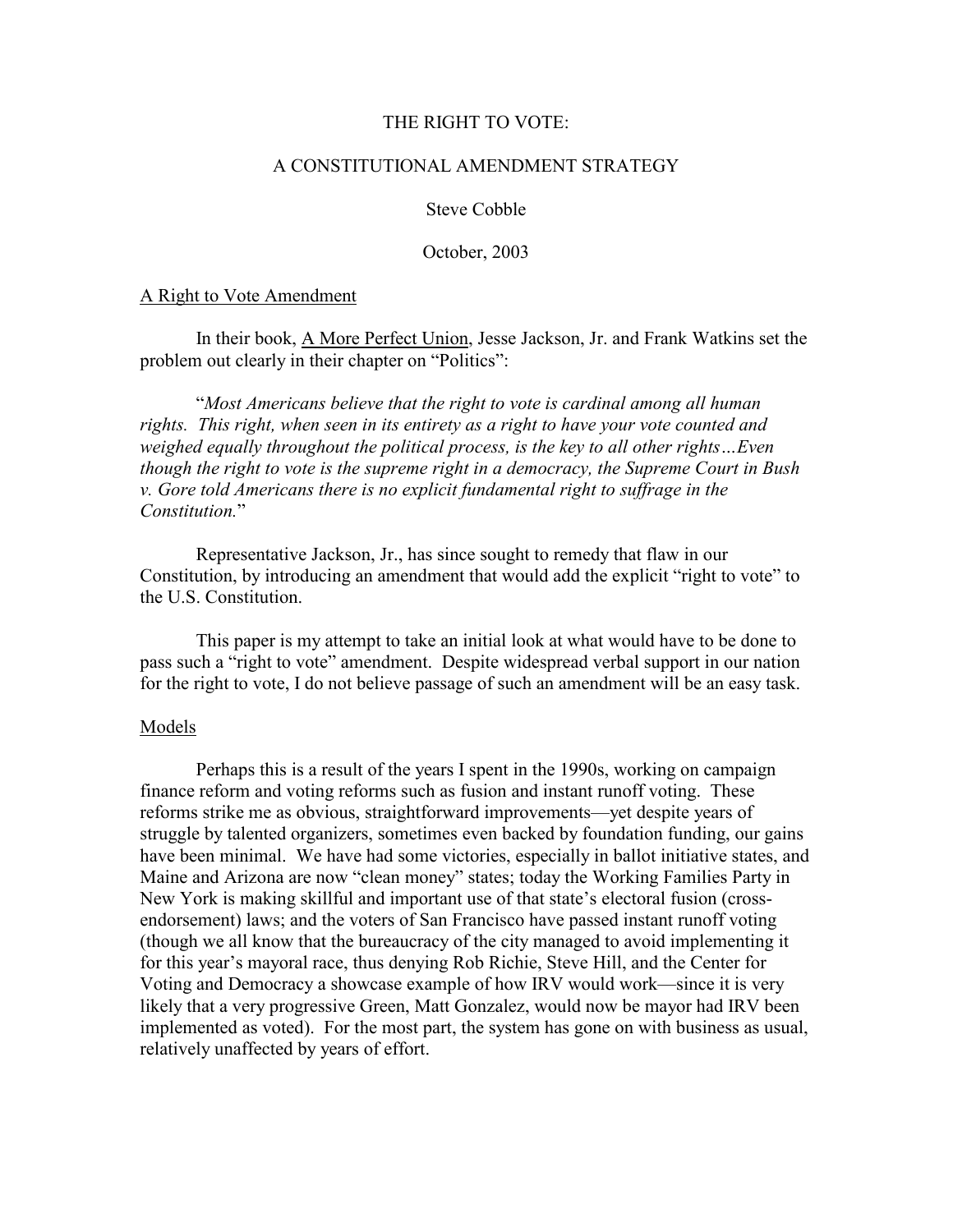I also remember the years I watched the National Organization for Women and a determined group of feminists fight state-by-state across the country, coming agonizingly close to passing the Equal Rights Amendment, only to be stymied in the end by a small group of legislators in a small group of states. And remember—like the right to vote, the equality of men and women before the law is a reform that seems so obvious as to not need debating. Yet somehow the far right managed to convince even millions of women that they should demand that their second-class citizenship be retained.

 These fights are relevant examples for us to consider—Clean Money campaign finance reform, voting reforms, and the E.R.A. All of them have been large struggles, requiring years of effort, real funding, skillful organizing. They are the models we should keep in mind as we consider a right-to-vote Constitutional Amendment, because I do believe that making the right to vote explicit will require years of organizing; large amounts of funding; and a leadership effort capable of galvanizing support groups and chapters in Congressional and even state legislative districts all across the country.

 To pass such an amendment, we are going to need a multi-year, state-by-state campaign effort, on the magnitude of a large state Senatorial campaign, if not that of at least a long-shot Presidential campaign.

#### A Right to Vote Amendment:

Article V of the U.S. Constitution sets out the amendment process:

 "The Congress, whenever two thirds of both Houses shall deem it necessary, shall propose Amendments to this Constitution, or, on the Application of the Legislatures of two thirds of the several States, shall call a Convention for proposing Amendments, which, in either Case, shall be valid to all Intents and Purposes, as Part of this Constitution, when ratified by the Legislatures of three fourths of the several States, or by Conventions in three fourths thereof, as the one or the other Mode of Ratification may be proposed by the Congress…."

 The U. S. Constitution has been amended 27 times, roughly once every 12 or 13 years since the original Bill of Rights was passed. Perhaps add… "Ten of these were the Bill of Rights, and two were the passage and repeal of prohibition." Obviously, it is not a simple matter to pass a Constitutional Amendment, particularly one which will alter our politics, by reforming the people's right to vote.

 However, a large proportion of these Constitutional changes, as Professors Jamin Raskin and Alex Keyssar and others have pointed out, have been reforms connected to the right to vote. And as we noted above, Congressman Jesse Jackson, Jr., among others, has suggested that it is time for a Constitutional Amendment verifying our right to vote.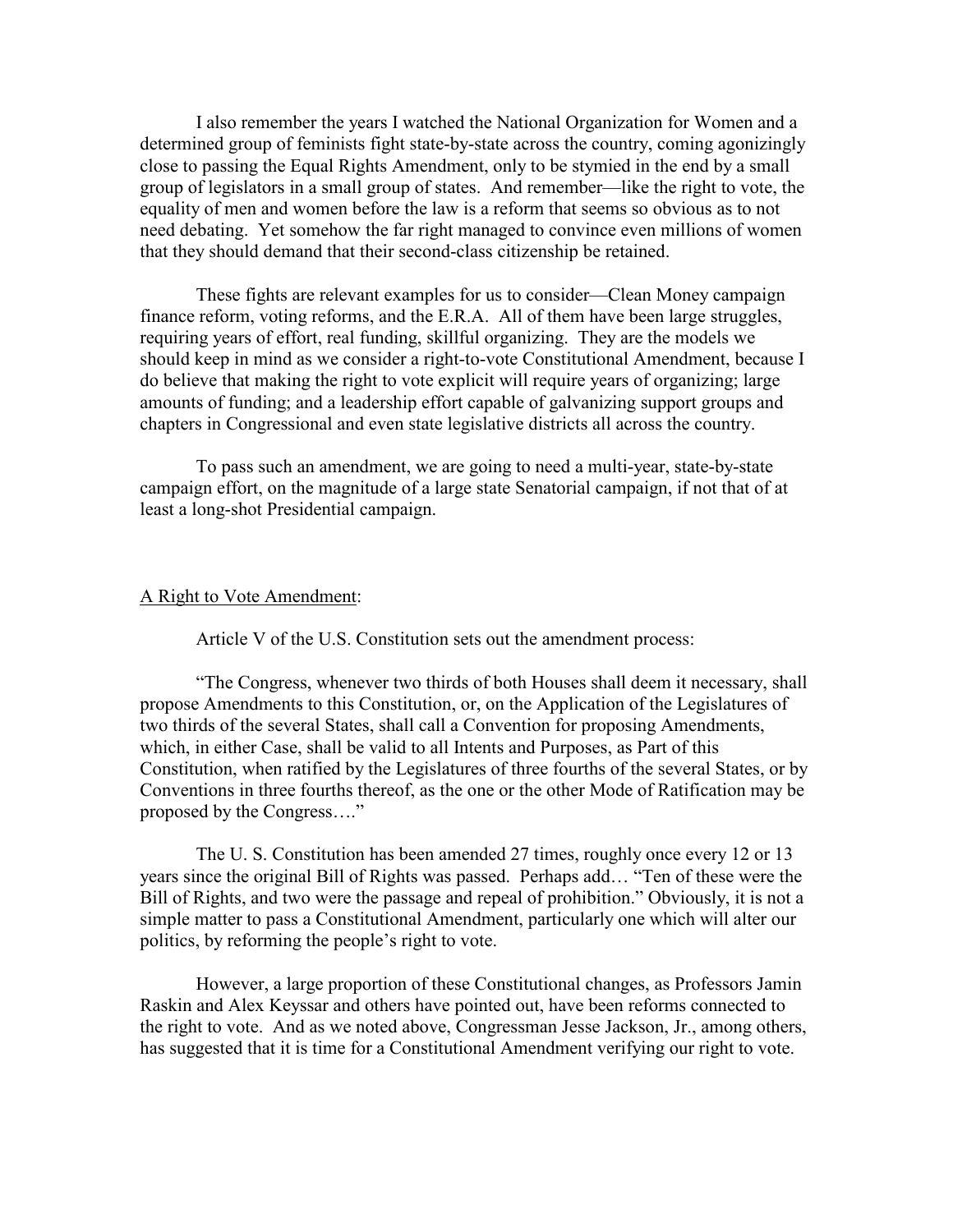Congressman Jackson, Jr., believes that this is not only a next step on the long march towards civil rights in a nation founded in original sin, a nation built on legal slavery, a nation fundamentally split between states' rights and the Federal government's goal of a more perfect Union. He also believes a right to vote amendment is the next logical response to Justice Antonin Scalia's surprising—and enraging—comment during the Supreme Court hearings on Bush v. Gore, when he reminded us all that there is no Constitutionally guaranteed right to vote.

#### How to Proceed?

Let me assume for a moment that we all agree on the usefulness and necessity of a guaranteed right to vote. Let me also assume, for the moment, that we have all come to agreement on the language of such a Constitutional Amendment. The question that I hope to address is, how might we proceed to try to pass such an amendment? How can we build support for such an amendment? Can we build coalition and funding support for such a mobilization?

 In my humble opinion, as the emailers often phrase it, ratification through conventions is a non-starter for us. I believe, that we have to start our push for this right to vote with progressive and liberal and voting rights organizations; and based on my sense of where progressive and liberal institutions and voting rights activists are at this time, I believe that an overriding fear of the power of the radical right in this country would make a convention ratification process almost impossible. Perhaps I am wrong but I believe progressive fears of conservative power would prevent even many of our friends and neighbors from supporting such a path.

 This leaves me with the much "easier" route—or at least one with precedents—of proposing a Constitutional Amendment by the vote of 2/3 of both houses of Congress, followed by the need for only 38 state legislatures to ratify it—or 39, should either D.C. or the Iraq oil fields attain statehood prior to that time.

A piece of cake, obviously…

#### A Campaign-Style Mobilization

 There is an old, appropriate, and over-used saying that may apply here—if the only tool you have is a hammer, everything looks like a nail. Some of you know me as a reformed foundation executive; but most of my life has been spent in electoral politics and issue campaigns, from a campus anti-Vietnam War activist in New Mexico to the anti-Iraq War rally in Hyde Park, London, last February, and from a county coordinator for the George McGovern presidential campaign in 1972 up through my current role as advisor to the Dennis Kucinich presidential campaign.

 Along the way, I helped elect a Latino Governor in New Mexico; helped elect the first African American women to the U.S. Senate; did some get-out-the-vote training for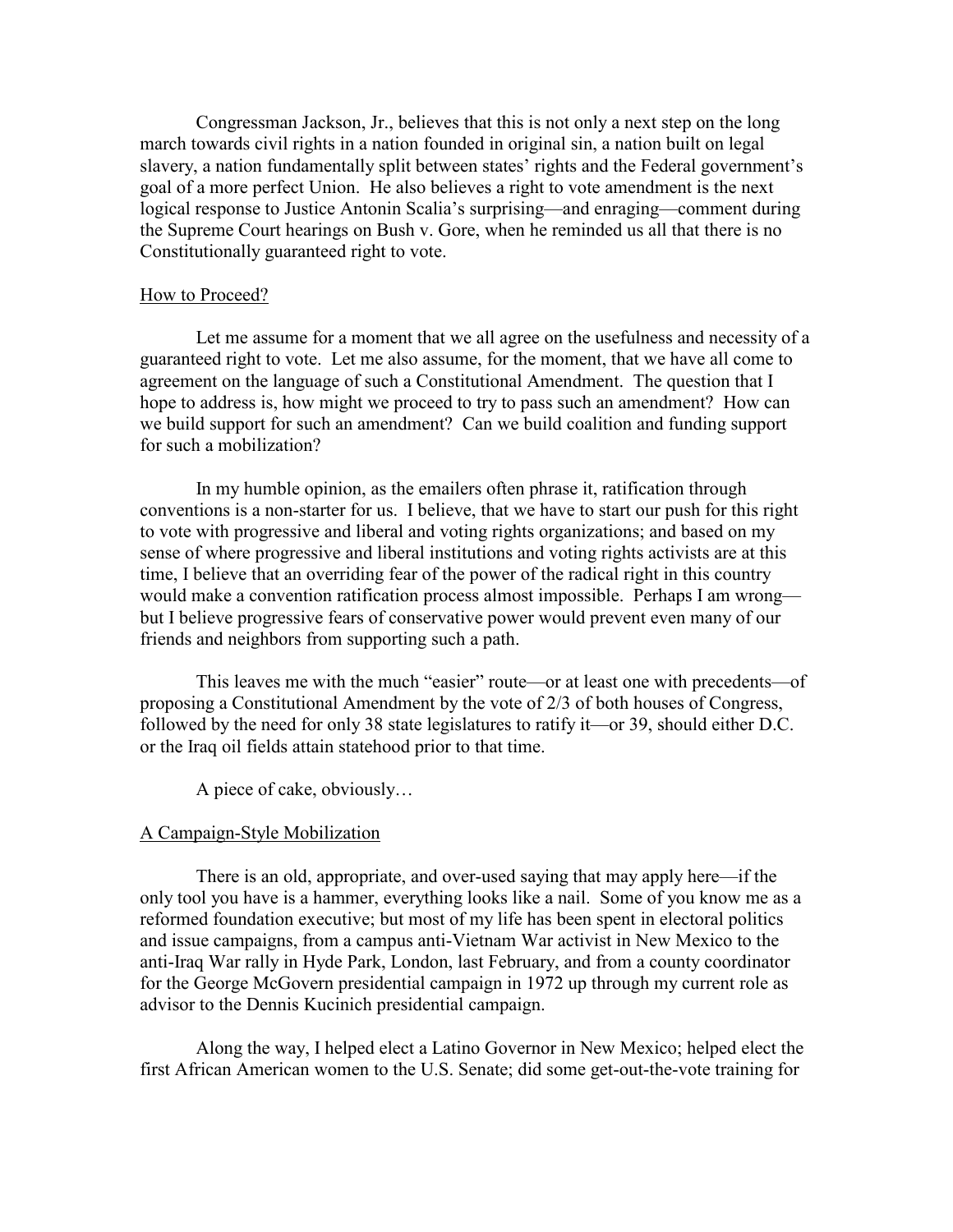African National Congress (ANC) operatives in South Africa; and advised both Ralph Nader and Jesse Jackson in their campaigns for President.

 I tell you this partly so you will understand that I do have some knowledge of reform politics, and partly so that you can evaluate my biases towards electoral-style mobilizations—because the latter is where I believe our only chance lies for this amendment.

 I say this because I have concluded that, like the E.R.A. battle, a right-to-vote amendment that in some ways seems like it should be a "no-brainer" for the public will actually turn out to be a difficult battle, with an overextended progressive coalition able to offer little direct help, and with the likelihood of strong opposition developing from entrenched conservative forces. If I am not mistaken, some extremely smart activists like Heather Booth, who was a part of the battle for the E.R.A., also share this concern.

 And as Rob Richie suggested to me, the forces that have always really believed that voting was a privilege, not a right, will find some "unintended consequence" to seize upon to rally their troops against our amendment. In the E.R.A. battle, don't forget, one such issue that was raised, over and over, was unisex bathrooms—an objection that did serious damage in many states, even though it had nothing to do with reality.

 Then, of course, there is that minor detail that even though the country is basically split 50-50, the institutional advantages are almost all on the conservative side—the Presidency (at least for now), the Congress, the Supreme Court, stacked courts elsewhere, a strong presence in the state legislatures, and the lethal combination of an increasingly corporatized mass media which is cowed by an aggressive cadre of right-wing operatives in TV, radio, and the newspapers.

 So, to pass this amendment, we will have got to put together a national campaign, with real funding (in the millions), with a strong grassroots and internet presence, with chapters/networks in dozens of targeted Congressional districts, and eventually, in targeted state legislative districts.

 In all honesty, it is a daunting task. It probably cannot succeed without a leader, without a national political figure who makes it his or her priority to help raise the money, to help inspire the volunteers, to help generate the publicity necessary to put pressure on recalcitrant representatives.

 My suggestion, which comes as no surprise, is Congressman Jesse Jackson, Jr., to fill that role—but then, that's an easy recommendation for me to make.

# Gathering Votes

 Clearly it is no small matter to gather the support of 2/3 of the U.S. House and also 2/3 of the U.S. Senate, particularly with a Constitutional Amendment that could be interpreted to suggest that the electoral college has to go, as a violation of one-person,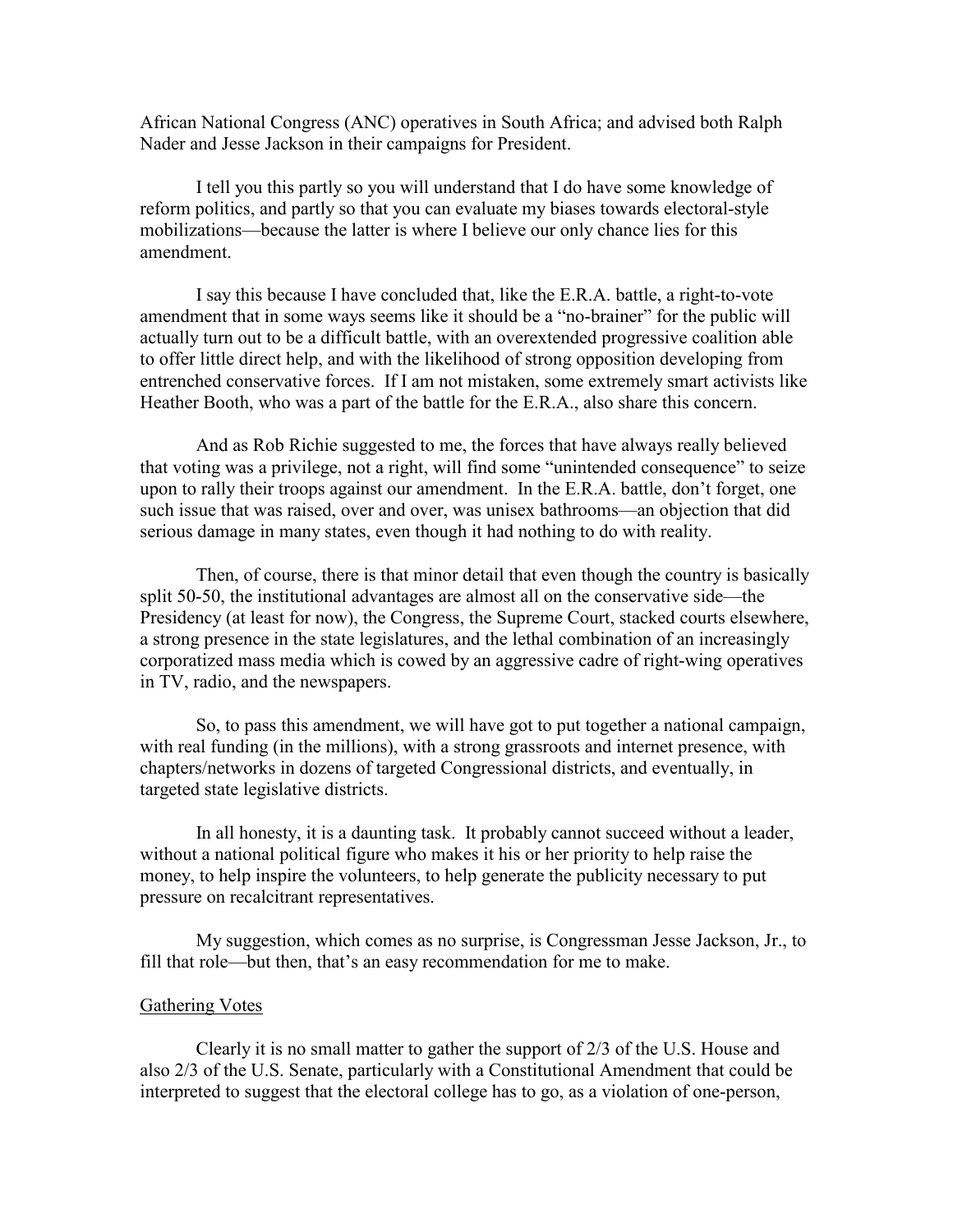one-vote. Insofar as the electoral college becomes an issue, it will become even tougher to convince voters in small, conservative states that they should abandon the electoral college, given the propaganda that is constantly spewed out about how beneficial the electoral college is for small states.

 And given that progressives cannot even gather a majority vote on most issues in either body of Congress, how realistic is it that we could put together two-thirds of each body for the right to vote? And given that progressives are nowhere near control in most state legislatures, how realistic is it that we could put together three-fourths of those bodies to ratify a proposed right to vote amendment?

Right now, it is obviously not realistic. So I guess I'm done…It's impossible…

Just kidding; but it will have to be done one district at a time, one state at a time; and it will take leadership; time; money; commitment; and organization.

 I would suggest the usual beginning, forming c3 and c4 organizations to promote the passage of this Constitutional Amendment (and perhaps others). Congressman Jackson, Jr., and Watkins have suggested formation of "A More Perfect Union", with both a c3 and a c4 incarnation, to fight for this reform, along with health care and high quality equal education as rights. I second that.

 This raises a serious strategy consideration—whether to attempt to run a right-tovote Constitutional Amendment on its own, or as part of a combined strategy to push several such amendments at once. Jackson and Watkins suggest pushing right-to-vote in combination with the right to a high-quality public education and the right to highquality, universal, comprehensive health care.

 Such a combination would clearly be a multi-year struggle, perhaps even multidecade struggle. After all, the addition of a "public education right" and "health care as a right" would guarantee serious, well-funded, well-organized opponents.

 There would also be advantages, however, not least of which would be a potential broadening of the progressive reform coalition to include most of the grassroots elements of the progressive team, plus millions of working Americans directly affected by the institutions targeted (the public schools, the health care system). The inclusion of health care and education as Constitutional issues would broaden the mobilization into more diverse communities, and more direct grassroots work, making sure that the effort is not bounded by the relative lack of diversity on the web. There would also be some economies of scale for our organizing—the gathering of signatures, for example, could be done all at once, and the educating of constituents in key electoral districts would often overlap.

 On the other hand, one of the few advantages we have here is that the right-tovote issue is so "fair" that it seems harder to oppose. In addition, there is no obvious constituency to oppose it. I know that one will be created soon enough, but it is not the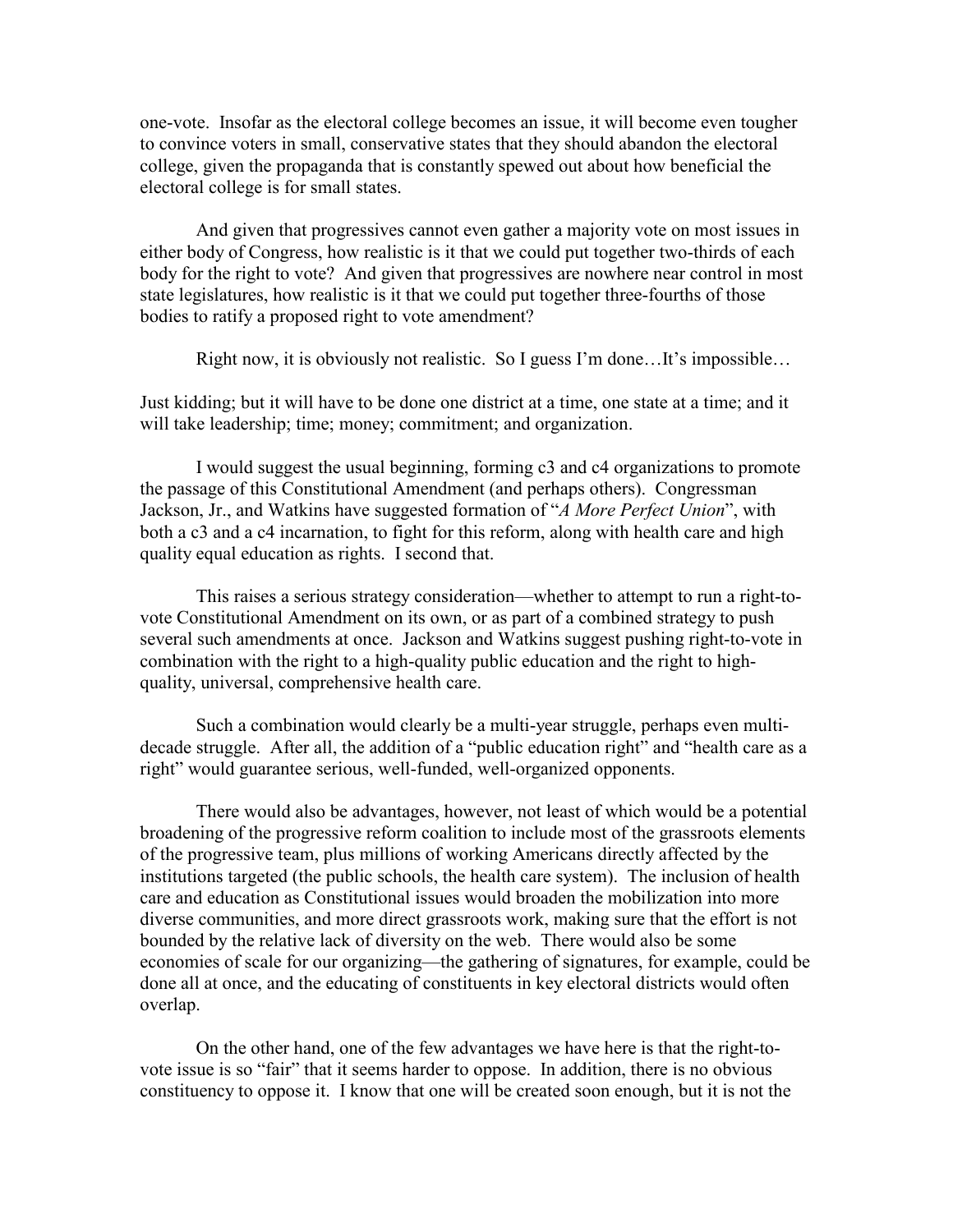same as taking on the Pentagon budget, for instance, or the health care industry, where the opponents are not only skilled and powerful, but also directly dependent on the outcome.

 Whether the Constitutional Amendment is launched alone, or in conjunction with others, it will still need c3 and c4 support; it will need a large and growing internet list of donors and activists; it will need organizers, funding, targets for outreach. These c3 and c4 organizations—and eventually perhaps even a 527 or a PAC—would carry the burden of educating and mobilizing voters in targeted Congressional—and eventually, state legislative—districts, to "encourage" their representatives to validate the right to vote.

 This would be a long-term project. It would require leadership, and a serious commitment of time from those leaders. And it will demand a lot of money, especially because it is my informed political judgement that this project will get lots of verbal support from important progressive institutions, but not much actual support, given how burdened those institutions and activists are with their day-to-day struggles to survive and grow in today's climate. We will be able to build strong coalitions; but we will have to raise our own money to succeed.

#### Leadership

 I believe that the success of a right-to-vote amendment will be dependent on a core group of visible political leaders who will commit to the project for a long time. Absent that, it cannot succeed.

 There must be a leader or leaders who will make it their job to campaign for this amendment in district after district, on campuses and in classrooms and at Rotary Clubs and in union halls, month after month; who will travel to new places to start chapters to support this effort; who will personally help raise both c3 and c4 money to fund organizers, pay for ads, produce web site videos, print direct mail.

 At the risk of putting Frank Watkins and Congressman Jackson, Jr., on the spot, I suggest that the Congressman fits the bill.

 Note that it is a tremendous opportunity, since campaigning for a Constitutional Amendment gives such a leader the role of mobilizing and galvanizing chapters in at first dozens, and eventually hundreds, of Congressional districts across the country. It gives that leader a chance to introduce himself or herself to voters and constituencies in every part of the nation, on an issue that most voters will find self-evidently good—their right to vote. It gives that leader a chance to raise money to use for travel and staff and building lists and creating ads and producing mail.

 In short, it provides a relatively non-controversial means of building a nationwide campaign organization or network, without having to run for President. And in truth, this is even better at first than a Presidential run—because you do not have to spend all your time in January in Iowa and New Hampshire.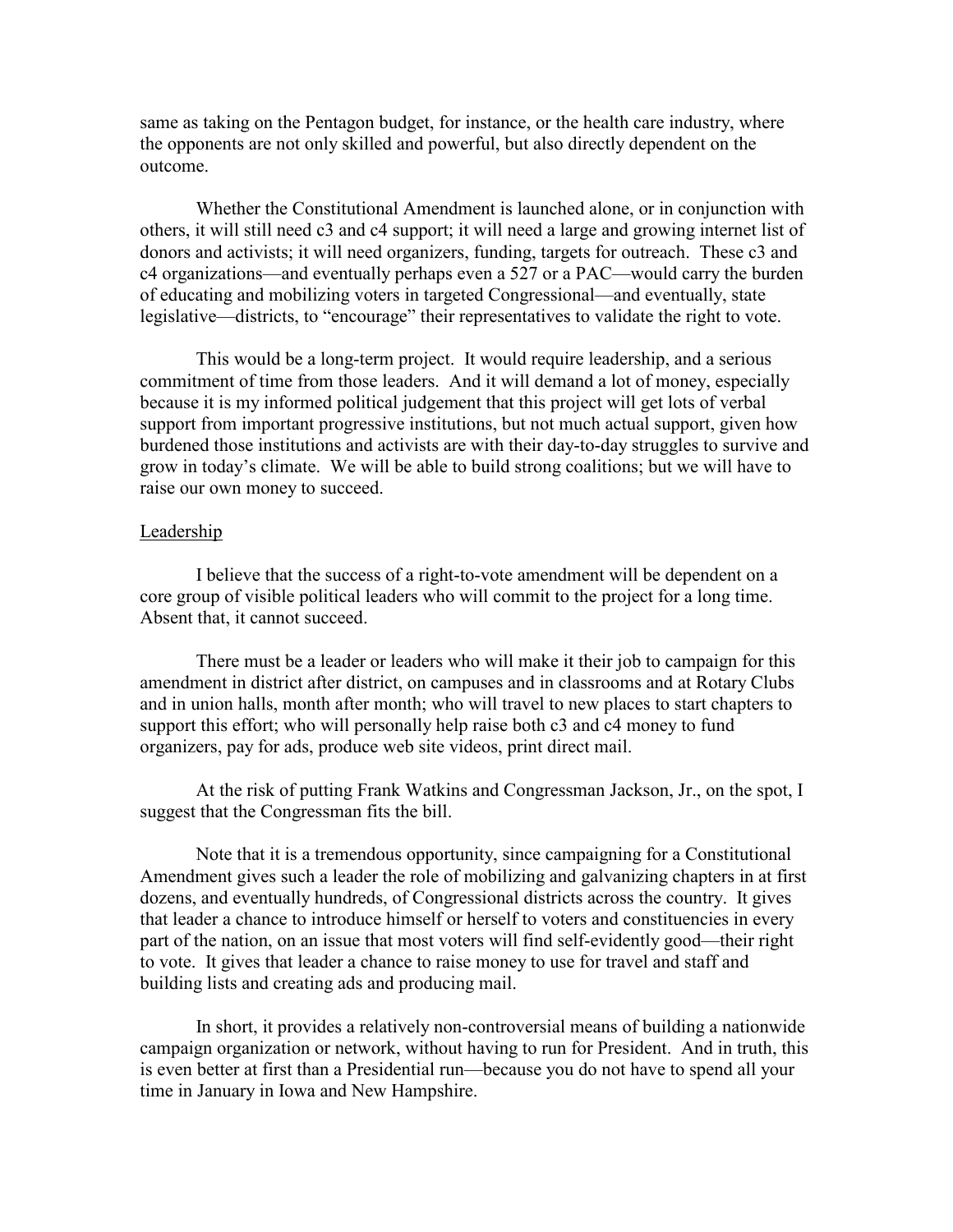### Building an Internet Presence

 The theft of the 2000 election in Florida still angers a large slice of the voting public. So imagine a a combined on-the-ground and on-the-web petition drive, that reminds voters of those dark days, including the straightforward, almost "taunting" remarks of Justice Scalia about the absence of a guaranteed right to vote for President. I believe such a petition could garner a huge amount of signatures, if launched and promoted in the right ways.

 I believe the 2000 Florida felony fraud is the best hook next year. Imagine a petition drive that began in Florida, with rhetoric recalling the refusal to count every vote; reminding voters of the privatization of a public election by paying a Republican firm to wrongly purge falsely identified felons from the voter rolls, more than half of them African Americans; remembering the faulty, older machines in the so many minority base neighborhoods.

 These signatures could become the basis of an initial network of supporters, and donors, and volunteers. Chapters could be formed, to press their representatives for a more perfect union. The public could be educated, the voters could be mobilized, the press could be prodded to examine the issue.

 One early goal of the internet and grassroots push would be to add sponsors to the House concurrent resolution or resolutions that are put forward on behalf of these Constitutional amendments. The leader or leaders in Congress will ask his/her colleagues to sign on; while the grassroots agitation puts neighborhood pressure on those who have not yet done so. This part is not rocket science; it is just plain hard work, one district at a time. What the internet does is provide us with an opportunity to communicate and mobilize large forces, and to raise real money from small donors more cheaply than ever before, even keeping in mind its limitations given the digital divide.

 Before Howard Dean, no one had run a Presidential campaign so heavily oriented towards the internet. Before MoveOn.org, no issues organization had been able to raise money so successfully around issues, to ignite voter passion about key issues in a timely way, to create a sense of togetherness and common goals among a cyberspace community. Before last February  $15<sup>th</sup>$ , a peace gathering of 10-15 million people in almost 700 different cities around the world would have been considered impossible.

 The internet has made those things possible, and it can play a key role in building the national capacity to begin to educate and communicate with legislators on this issue. At first, legislators will tend to shrug off the idea of a right-to-vote Constitutional Amendment (or a high-quality public education amendment, or a right to good health care amendment). But over time, as constituent chapters form, and letters and emails arrive in the office, and pressure grows—especially for an issue that is so "common sense" on its face—these same legislators may begin to sing a different tune.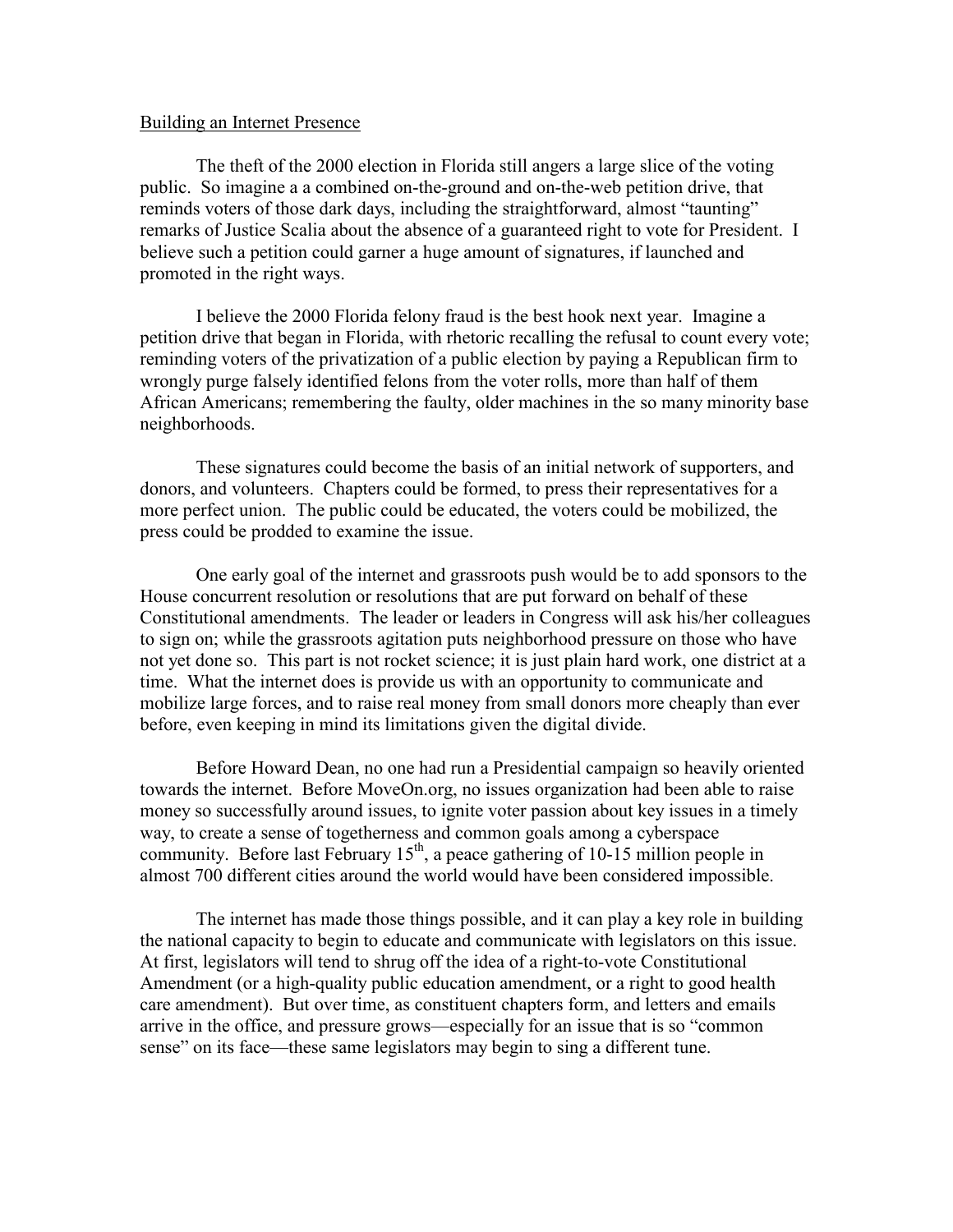The creative use of the internet to build a unified, strong, large nationwide constituency could be the tool that is needed to begin to move this issue.

# Staffing

 To succeed, A More Perfect Union, or whatever our right-to-vote effort will be called, must be well staffed, with energetic, trained, skilled young organizers who can be placed around the nation. This movement will have a real volunteer component; but like a major electoral campaign, at its core it must have paid staff (and paid well enough that they will stick with this project for a while, too).

 Can we imagine an organization with at least one paid staffer in 20 states, with traveling regional organizers to fill in the blanks, and launch new state and local chapters? Can we match that with a serious core of campaigners operating out of a longterm national office? Can we add on to that the literature, ads, and mail necessary to target key districts at key times?

 Of course we can. Numerous progressive organizations have such capacity. The Clean Money campaign that Ellen Miller and then Nick Nyhart built has at times almost reached this capacity. It can be done again, if there is leadership.

 I predict, however, that progressive organizations will not transfer much of their capacity to this new effort, even when they support it verbally; this project cannot be launched on that basis. A broad winning coalition of key groups can be put together but the actual resources committed to a right-to-vote project from existing organizations, however verbally supportive, will likely be small. The money will have to be raised the old-fashioned way—by asking foundations for it.

 No, I'm kidding, sort of. Actually, the money will have to be raised by combining foundation money with big donor money with dues-paying members in chapters around the nation with speaker fees from the leaders with internet appeals with house parties—that's how this can be funded in a serious way.

# Funding

 I suspect there is little doubt in any of our minds that such an amendment effort would take large amounts of money—in the millions, to start, repeated for several/many years. The campaign finance reform efforts of recent years provide one reference point, though this effort will require staff members in even more states. Another comparison tool could be national election campaigns, where by the end of the third quarter of 2003, for instance, the Dean campaign had pulled in more than \$20 million, and even the lowerfunded Kucinich campaign had raised about \$3.4 million (well over \$5.5 million, if you take FEC match money into account).

 I do not think this can be done with foundation money alone, if only because it is so hard for even the most tenacious foundations to remain with such a long-term project.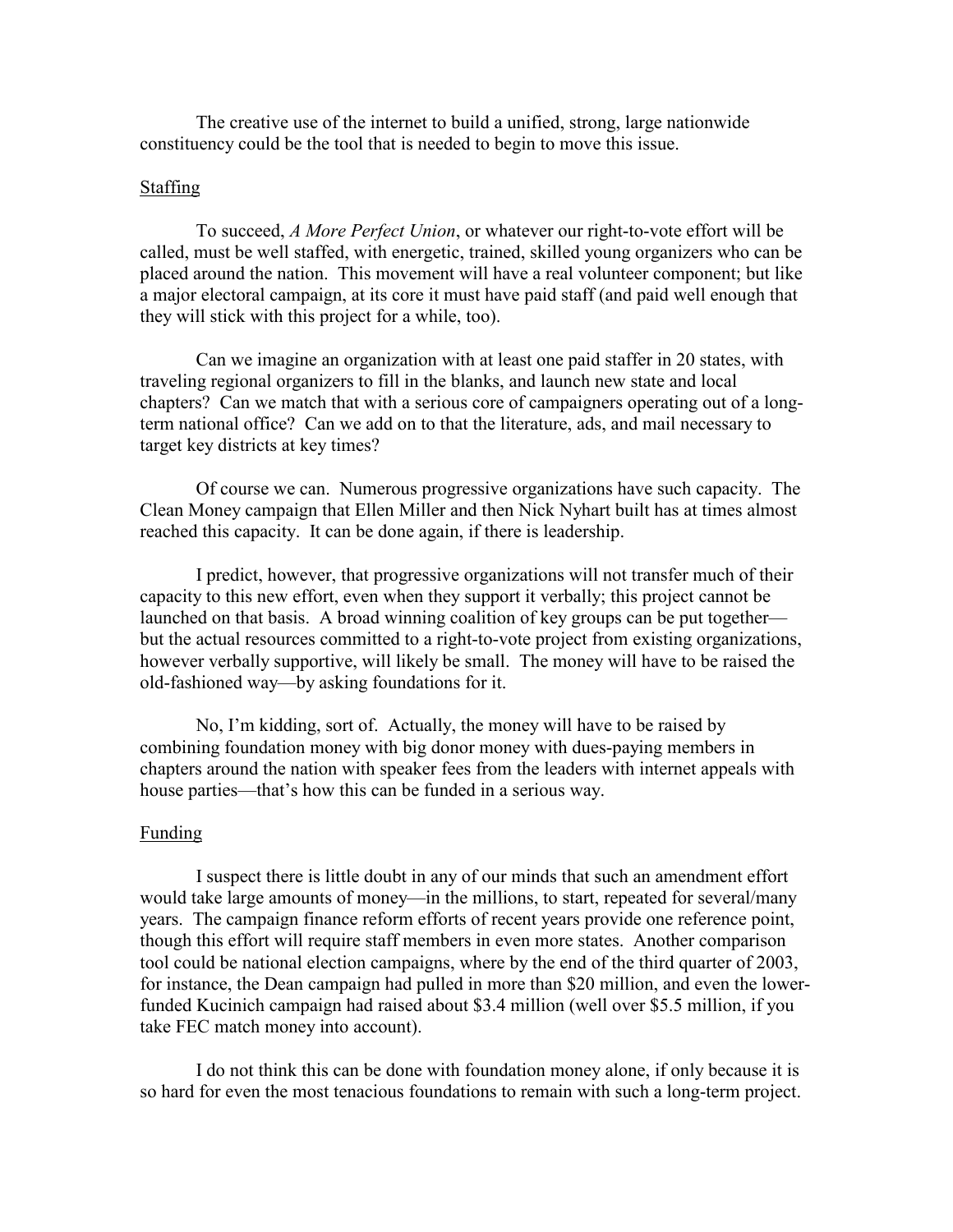This amendment campaign, if it is undertaken, will require some wealthy backers, who will spend money at first to help build up a base of grassroots donors who can sustain the project over a period of years.

 It is my educated guess that had the internet been effectively operational for issuebased campaigns in the mid-1990s, that Public Campaign, perhaps during and right after its successful Maine initiative, would have been able to use direct solicitations and house parties to build a mass base of donors, to help sustain it in future years. Particularly as the problem of special interest corruption became much more highlighted about 10 years ago, I am quite sure that there was a strong potential donor base out there for small donations—but at that point, they were too dispersed and too costly to reach. The internet can help change that. Certainly the E.R.A. campaign would have been able to build up a massive grassroots donor base of women in districts and states throughout the country, and raised millions and millions of dollars through the internet, had it been available.

 It is entirely possible, of course, that the money will not be forthcoming. As an obvious example, despite the incredible, groundbreaking, important work that the Center for Voting & Democracy has done over the past decade, it has never received funding at the level I am discussing. Perhaps a proposed right-to-vote Constitutional Amendment drive will suffer the same fate; but that is why I am suggesting that the project must have political champions, visible public personalities, to drive the project home to the funding community, and to help personalize the message for the mass media and for activists.

#### **Organization**

 Or, coming at this issue from a different angle, it is impossible to conceive of this project succeeding without a real "campaign-like" organization, with a core central office, a field director, and a skilled organizing staff placed in 15-20 states around the country, and gradually rotating/building to all 50. For one thing, it is absolutely impossible to imagine a right-to-vote amendment ever passing without strong support and enthusiasm from African-American and Latino voters—and due to the "digital divide," many of these voters will have to reached in person, as part of an organized outreach campaign that includes people without an internet presence.

 The organizers would work with the volunteer chapters, with the goal of launching at least one in every Congressional district in the country. The organizers would work with the volunteers to run creative visibility events, do phone-banking and door-knocking in targeted neighborhoods, and find ways to generate free media.

 The core staff would also include a professional high-dollar fundraiser, with experience in working with wealthy donors. It would have a press secretary, to direct the outreach to the media, and the coordination of the public message. And in this day and age, of course, it would have a professional web guru, to guide the building of a mass internet presence.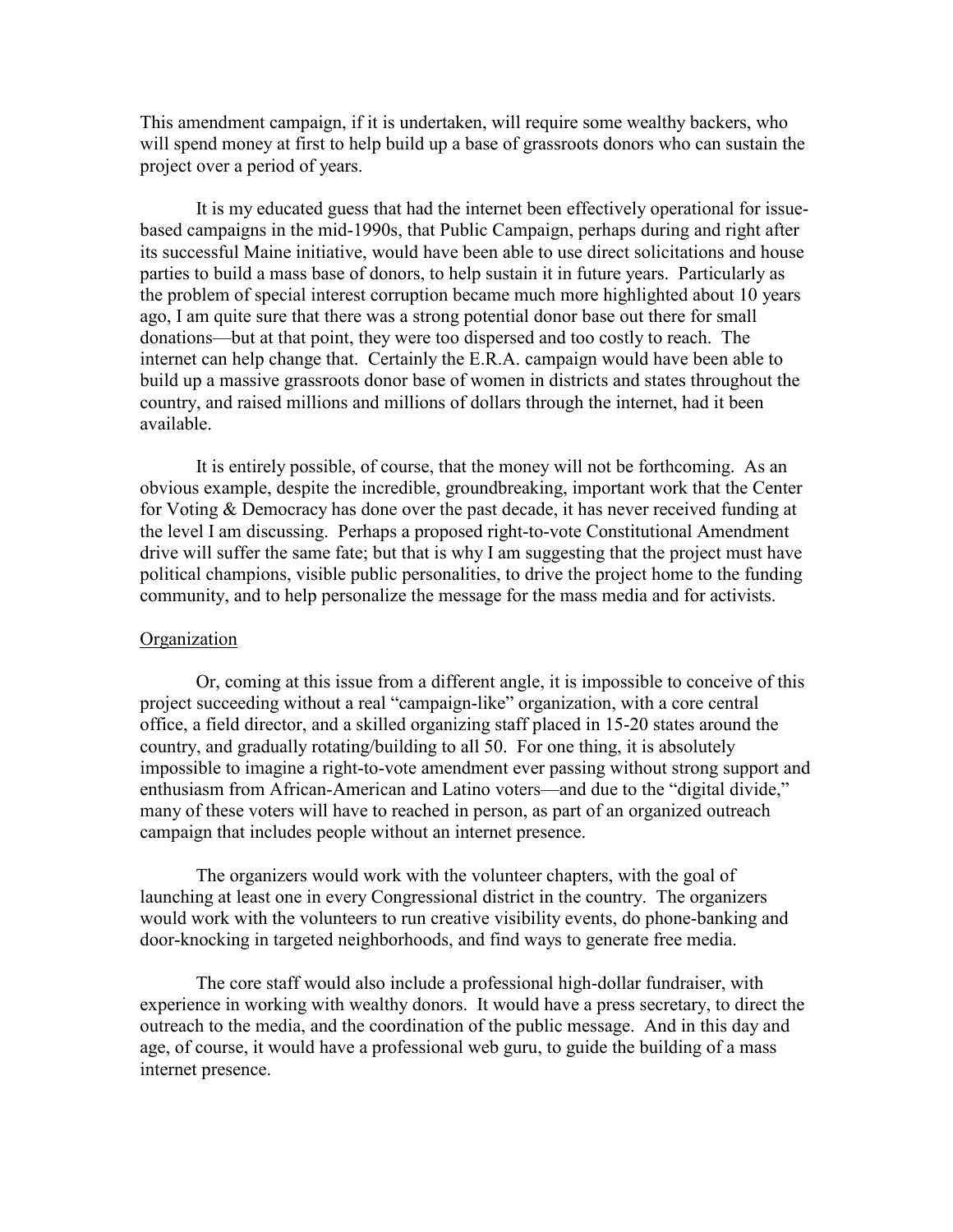The campaign would also need to create the ability to oversee the creation and sending targeted direct mail of professional quality in numerous districts, and running paid ads in many places.

 Many of your organizations have already raised money on this scale, and built organizations with this large a capacity. So it's not like this is an impossible task. But we must conceive of it as a long-term, expensive, complicated task from the beginning, because all of these positions and activities, as those of you who come from the campaign world or the nonprofit sector can attest, cost real money. Yet all of them are necessary if we are to contemplate a successful campaign effort, taking place over a period of many years.

#### How Much Is Enough?

 The current rule of thumb for aspiring Presidential nominees these days is \$20 million raised in the year prior to the primaries. That figure, of course, has to take into account that the opponents of each candidate are also trying to raise the same \$20 million, which may not be the case (at least at first) when we begin the process of building a game plan to pass a right-to-vote Constitutional Amendment.

 But I do not believe we can think small. Our opponents in 2000 were willing to essentially taunt the voting public with the Constitutional fact that there is no guaranteed right to vote for President—and obviously no guaranteed right to have that vote counted. They were playing hardball, willing to publicly spit in the eye of 225 years of fitful, but significant, progress in moving towards one-person, one-vote, and it appears to me that they did not pay too heavy a price for their anti-democracy sentiments..

 To get over the obstacles they will undoubtedly place in our path, money and organization and leadership will be essential. If we don't believe we have them in adequate amounts, it might be best not to venture down this path.

#### Is It Worth It?

 There are always opportunity costs when considering a new struggle. Given the high costs and significant obstacles facing this effort, is it worth it.

# I say yes, for several reasons.

 First, such a campaign takes us back to our democracy roots. The right-to-vote is the key to our democracy, the cornerstone of change and reform. Fighting for this right helps us educate a new generation of activists, helps remind us all of many of America's best moments—the civil rights movement, the suffragists, the Populists, the Progressives, the union movement, the abolitionists—all of whom helped expand our democracy beyond its initial all-white, all-male, all-propertied electorate.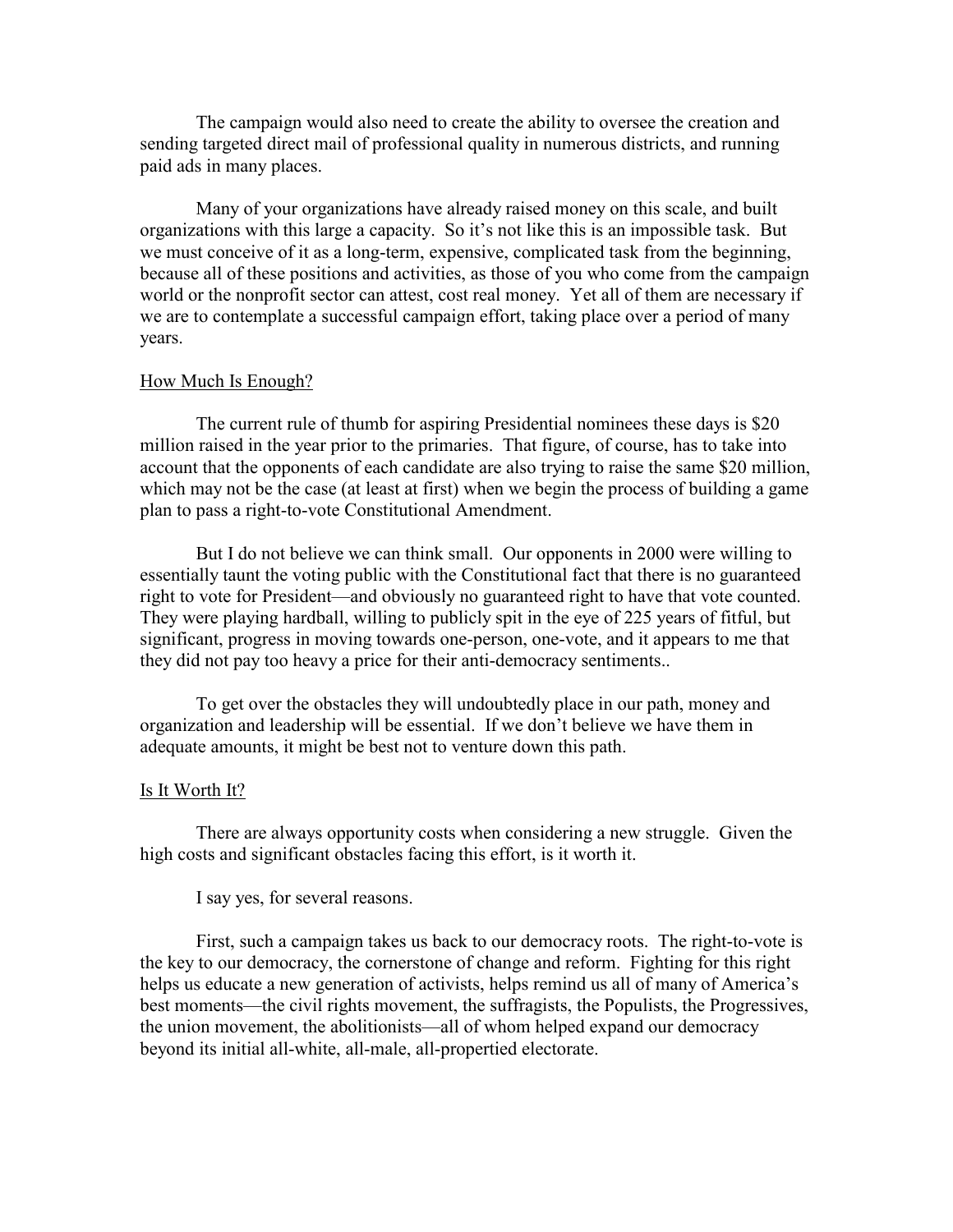Second, the right to vote does challenge the strict constructionism of the Constitution directly. Are we obligated to live out our national history continually bound by the flaws in a document that protected slavery? Are we eternally bound to an electoral college system that advantages the status quo, and distorts our elections? Can we finally generate enough of a tailwind to focus on the fact that since Carol Moseley-Braun's defeat in 1998, the Senate has no African American members and no Latino members, not to mention far too few women.

 Third, this struggle is valuable for the future in the same way that the battle for full public financing has been valuable, though it has yet to fully succeed. This struggle will be valuable in the same way that the E.R.A. fight was valuable, though ultimately the Constitutional Amendment did not succeed.

 The very struggle to educate the public, to mobilize our friends, to point out the myriad of ways in which American democracy has failed to reach its full potential, made those two campaigns a success, even if they never achieve their stated goals.

 We live in an apolitical nation, one in which television dulls the senses, cools the passion for reform, enhances the passivity of the electorate. We should take advantage of whatever opportunities arise for breaking through to real politics—and I believe that the 36-day fight in Florida 3 years ago remains one such opportunity.

 I believe that the residual anger over that electoral travesty still burns in the African American community, in particular. I am impressed that even at the height of the post-9/11 support for George W. Bush, that one out of every six Americans was still willing to tell an anonymous pollster that the election was "stolen"; and another  $1/3$ would still tell that pollster that Bush "won on a technicality." My political instinct is that the Florida fraud is a wound that has never healed, and that the anger among base Democrats is a large part of what is fueling Howard Dean's popularity—because standing up on to the President about the war with Iraq became a proxy for the repressed anger that millions of progressive voters felt about a Democratic Party that would not even fight hard for the people's right to vote.

 If any of that is at all true, we should not let this "teaching moment" pass. We should take advantage of the memory of the Florida fiasco to educate a new generation, to mobilize a new group of supporters, to build a movement to expand our Constitution.

 We should take the advice of our friend, the Senator Paul Wellstone, who was always looking for a chance to educate and mobilize at the same time. So I will close with some words of inspiration from Paul, words that Heather Booth sent me, words that Paul offered in a training session with young activists in Iowa in 1998:

 "I do not believe the future will belong to those who are content with the present, I do not believe the future will belong to the cynics, or to those who stand on the sideline. The future will belong to those who have passion, and to those grassroots